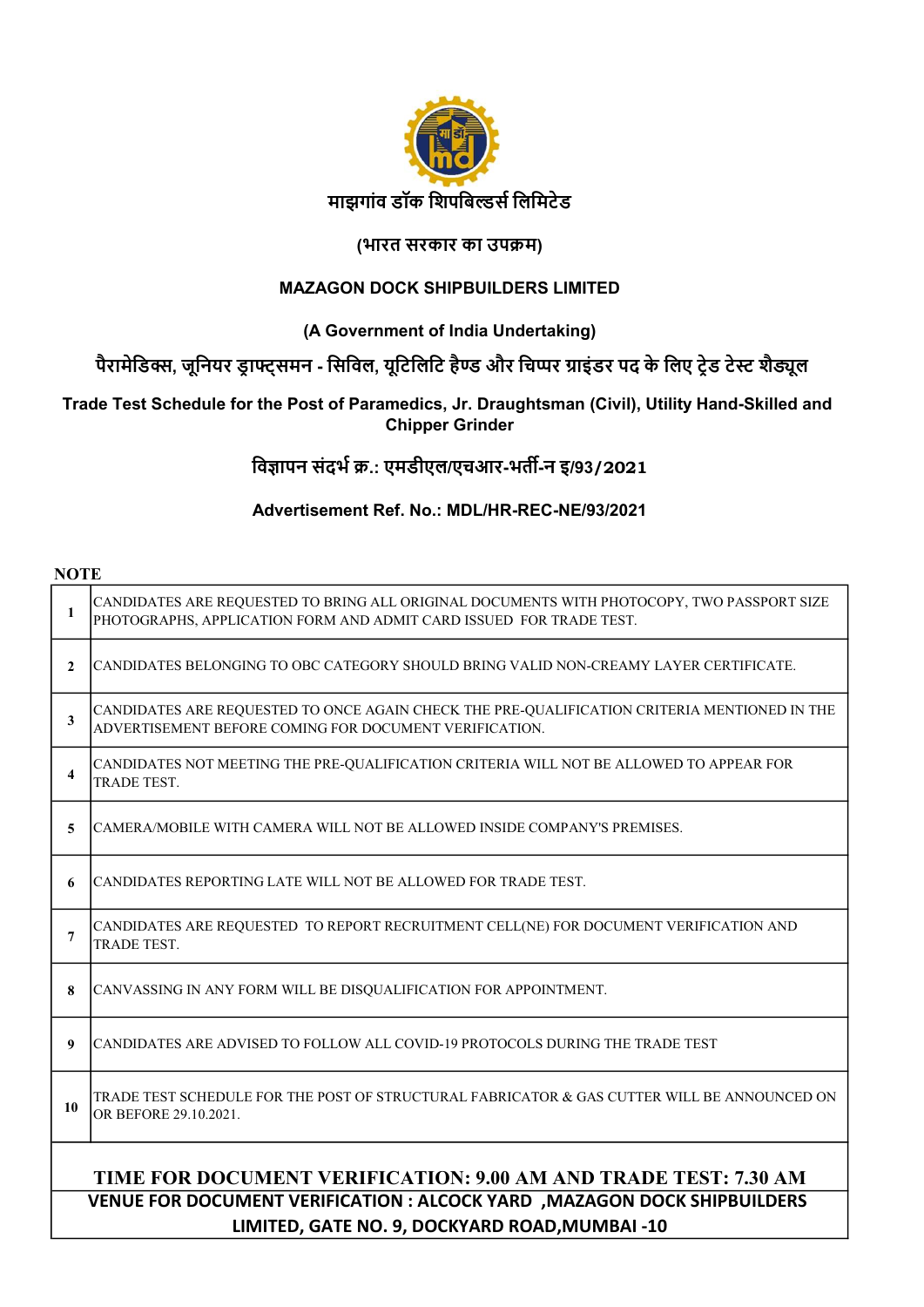| SR.N<br>ΙО.    | <b>REGN.NO.</b>                                  | <b>NAME</b>  | <b>POST</b>                          | <b>DATE OF</b><br><b>DOCUMENT</b><br><b>VERIFICATION</b> | <b>DATE OF</b><br><b>TRADE TEST</b> |
|----------------|--------------------------------------------------|--------------|--------------------------------------|----------------------------------------------------------|-------------------------------------|
| 1              | Mr. VIJEESH MURALEEDHARAN<br>VIJAYAMMA           | MDLN60928736 | <b>PARAMEDICS</b>                    | 02.11.2021                                               | 02.11.2021                          |
| $\overline{2}$ | Mr. DNYANESHWAR DHANRAJ JADHAV                   | MDLN37606763 | <b>PARAMEDICS</b>                    | 02.11.2021                                               | 02.11.2021                          |
| 3              | Mr. SANKET SAMPATRAO PAWAR                       | MDLN59636011 | <b>PARAMEDICS</b>                    | 02.11.2021                                               | 02.11.2021                          |
| 4              | lMr. VISHAL DATTARAM TALEKAR                     | MDLN94321001 | <b>PARAMEDICS</b>                    | 02.11.2021                                               | 02.11.2021                          |
| 5              | Mr. SUKHDEV DAULATRAM SINGH                      | MDLN43776345 | <b>PARAMEDICS</b>                    | 02.11.2021                                               | 02.11.2021                          |
| 6              | lMr. JAMDADE SACHIN VAIJINATH                    | MDLN35178957 | <b>PARAMEDICS</b>                    | 02.11.2021                                               | 02.11.2021                          |
| 7              | Mr. PARIS BHALCHANDRA TAYADE                     | MDLN86339122 | <b>PARAMEDICS</b>                    | 02.11.2021                                               | 02.11.2021                          |
| 8              | Mr. NIMBA RAM                                    | MDLN85194073 | <b>PARAMEDICS</b>                    | 02.11.2021                                               | 02.11.2021                          |
| 9              | lMr. SIDDHESH GAJANAN PARAB                      | MDLN55575085 | <b>PARAMEDICS</b>                    | 02.11.2021                                               | 02.11.2021                          |
| 10             | lMr. ANIMESH AUGUSTINE GAIKWAD                   | MDLN13307365 | <b>PARAMEDICS</b>                    | 02.11.2021                                               | 02.11.2021                          |
| 11             | lMr. CHAUDHAR KISHOR RAGHUNATH                   | MDLN33366866 | <b>PARAMEDICS</b><br>JR. DRAUGHTSMAN | 02.11.2021                                               | 02.11.2021                          |
| 12             | Mr. ROHAN BADRINATH RATHOD                       | MDLN39736956 | (CIVIL)<br>JR. DRAUGHTSMAN           | 03.11.2021                                               | 03.11.2021                          |
| 13             | Mr. MAYUR GOPINATH PARAB                         | MDLN26148781 | (CIVIL)<br>JR. DRAUGHTSMAN           | 03.11.2021                                               | 03.11.2021                          |
| 14             | Mr. ZISHAN ABDULKARIM SABOOWALA                  | MDLN36258765 | (CIVIL)<br>JR. DRAUGHTSMAN           | 03.11.2021                                               | 03.11.2021                          |
| 15             | Mr. SREEJITH BS<br>Mr. IRSHADAHMED ASHFAQUEAHMED | MDLN57398273 | (CIVIL)<br><b>JR. DRAUGHTSMAN</b>    | 03.11.2021                                               | 03.11.2021                          |
| 16             | <b>ANSARI</b>                                    | MDLN44040002 | (CIVIL)<br>JR. DRAUGHTSMAN           | 03.11.2021                                               | 03.11.2021                          |
| 17             | <b>Mr. SAGAR RAGHUNATHJI PADAWE</b>              | MDLN34995033 | (CIVIL)<br>JR. DRAUGHTSMAN           | 03.11.2021                                               | 03.11.2021                          |
| 18             | Mr. YOGESH BALKRISHNA AVHAD                      | MDLN95939908 | (CIVIL)<br>JR. DRAUGHTSMAN           | 03.11.2021                                               | 03.11.2021                          |
| 19             | Mr. SUDESH SURESH VARAK                          | MDLN11590854 | (CIVIL)<br>JR. DRAUGHTSMAN           | 03.11.2021                                               | 03.11.2021                          |
| 20             | lMr. SWAPNIL BHAGWAN MOKAL                       | MDLN62712992 | (CIVIL)<br>JR. DRAUGHTSMAN           | 03.11.2021                                               | 03.11.2021                          |
| 21             | Mr. RAHUL KUMAR JAISWAL                          | MDLN71042549 | (CIVIL)<br>JR. DRAUGHTSMAN           | 03.11.2021                                               | 03.11.2021                          |
| 22             | Mr. ANIRUDH RAJENDRA NAIK                        | MDLN60591527 | (CIVIL)<br>JR. DRAUGHTSMAN           | 03.11.2021                                               | 03.11.2021                          |
| 23             | Mr. PRATIK RAVINDRA JADHAV                       | MDLN20252472 | (CIVIL)<br><b>UTILITY</b>            | 03.11.2021                                               | 03.11.2021                          |
| 24             | Mr. NILESH ANANT DALVI                           | MDLN28309152 | HAND(SKILLED)<br><b>UTILITY</b>      | 01.11.2021                                               | 02.11.2021                          |
| 25             | Mr. MALHARI DHONDIRAM WAGHMODE                   | MDLN14547053 | HAND(SKILLED)<br><b>UTILITY</b>      | 01.11.2021                                               | 02.11.2021                          |
| 26             | Mr. SHRIDHAR MAHADEV GADKARI                     | MDLN98386281 | HAND(SKILLED)<br><b>UTILITY</b>      | 01.11.2021                                               | 02.11.2021                          |
| 27             | Mr. SATISH SURESH NIMANE                         | MDLN70267165 | HAND(SKILLED)                        | 01.11.2021                                               | 02.11.2021                          |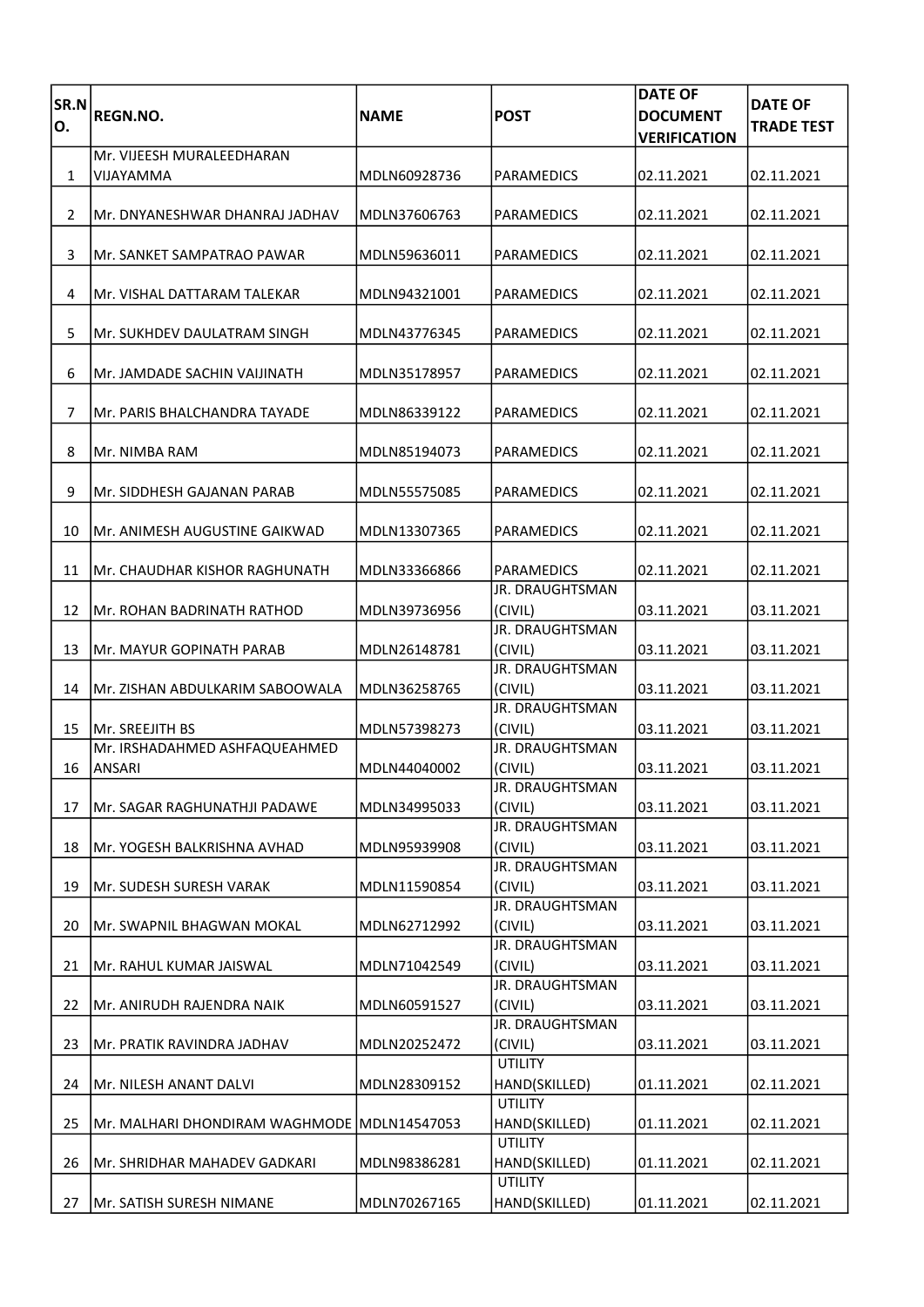| SR.N<br>O. | <b>REGN.NO.</b>                              | <b>NAME</b>  | <b>POST</b>                                       | <b>DATE OF</b><br><b>DOCUMENT</b><br><b>VERIFICATION</b> | <b>DATE OF</b><br><b>TRADE TEST</b> |
|------------|----------------------------------------------|--------------|---------------------------------------------------|----------------------------------------------------------|-------------------------------------|
|            |                                              |              | <b>UTILITY</b>                                    |                                                          |                                     |
| 28         | Mr. JALIL GULAM HAJU                         | MDLN76922396 | HAND(SKILLED)                                     | 01.11.2021                                               | 02.11.2021                          |
| 29         | Mr. SAMIR BABAN PARAB                        | MDLN27276444 | <b>UTILITY</b><br>HAND(SKILLED)                   | 01.11.2021                                               | 02.11.2021                          |
| 30         | lMr. AMIT NANDKUMAR PATIL                    | MDLN28671938 | <b>UTILITY</b><br>HAND(SKILLED)                   | 01.11.2021                                               | 02.11.2021                          |
| 31         | lMr. YOGESH YASHWANT LAD                     | MDLN49786618 | <b>UTILITY</b><br>HAND(SKILLED)                   | 01.11.2021                                               | 02.11.2021                          |
| 32         | Mr. YUVRAJ SAMPAT CHAVAN                     | MDLN42148428 | <b>UTILITY</b><br>HAND(SKILLED)<br><b>UTILITY</b> | 01.11.2021                                               | 02.11.2021                          |
| 33         | Mr. RUPESH BHASKAR PATIL                     | MDLN69629226 | HAND(SKILLED)<br><b>UTILITY</b>                   | 01.11.2021                                               | 02.11.2021                          |
| 34         | Mr. LAXMAN PARSHURAM BADADE                  | MDLN10139651 | HAND(SKILLED)<br><b>UTILITY</b>                   | 01.11.2021                                               | 02.11.2021                          |
| 35         | Mr. AMOL VASANT VARTAK                       | MDLN17333672 | HAND(SKILLED)<br><b>UTILITY</b>                   | 01.11.2021                                               | 02.11.2021                          |
| 36         | Mr. HARESH GANESH BHOSALE                    | MDLN86540059 | HAND(SKILLED)<br><b>UTILITY</b>                   | 01.11.2021                                               | 02.11.2021                          |
| 37         | Mr. SHAHNAWAZ JIKRIYA SOLKAR                 | MDLN96473031 | HAND(SKILLED)<br><b>UTILITY</b>                   | 01.11.2021                                               | 02.11.2021                          |
| 38         | Mr. JAYESH ARUN PARATEY                      | MDLN78431324 | HAND(SKILLED)<br><b>UTILITY</b>                   | 01.11.2021                                               | 02.11.2021                          |
| 39         | Mr. KASHINATH BABAN VEKHANDE                 | MDLN38067904 | HAND(SKILLED)<br><b>UTILITY</b>                   | 01.11.2021                                               | 02.11.2021                          |
| 40         | Mr. AVINASH SAKHARAM JADHAV                  | MDLN24876844 | HAND(SKILLED)<br><b>UTILITY</b>                   | 01.11.2021                                               | 02.11.2021                          |
| 41         | Mr. RAKESH BABURAO ATKOLE                    | MDLN86371058 | HAND(SKILLED)<br><b>UTILITY</b>                   | 01.11.2021                                               | 02.11.2021                          |
| 42         | Mr. SANJAY DADABHAU WARE                     | MDLN88095411 | HAND(SKILLED)<br><b>UTILITY</b>                   | 01.11.2021                                               | 02.11.2021                          |
| 43         | JMr. YOGESH KISAN GAIKWAD                    | MDLN30249790 | HAND(SKILLED)<br><b>UTILITY</b>                   | 01.11.2021                                               | 02.11.2021                          |
| 44         | Mr. PRAVIN PRABHAKAR ZAJAM                   | MDLN40919195 | HAND(SKILLED)<br><b>UTILITY</b>                   | 01.11.2021                                               | 02.11.2021                          |
| 45         | lMr. MANGESH LAXMAN KENI                     | MDLN64772649 | HAND(SKILLED)<br><b>UTILITY</b>                   | 01.11.2021                                               | 02.11.2021                          |
| 46         | Mr. SACHIN SUNIL MAYEKAR                     | MDLN24410210 | HAND(SKILLED)<br><b>UTILITY</b>                   | 01.11.2021                                               | 02.11.2021                          |
| 47         | lMr. RAMESH SHANKAR DESALE                   | MDLN14853336 | HAND(SKILLED)<br><b>UTILITY</b>                   | 01.11.2021                                               | 02.11.2021                          |
| 48         | lMr. SANJAY VITTHAL JALEKAR                  | MDLN43048121 | HAND(SKILLED)<br><b>UTILITY</b>                   | 01.11.2021                                               | 02.11.2021                          |
| 49         | Mr. UDDHAV UMESH PATIL                       | MDLN71075847 | HAND(SKILLED)<br><b>UTILITY</b>                   | 01.11.2021                                               | 02.11.2021                          |
| 50         | Mr. DHARMENDRA GOVARDHAN APARAD MDLN73441539 |              | HAND(SKILLED)<br><b>UTILITY</b>                   | 01.11.2021                                               | 02.11.2021                          |
| 51         | Mr. VIJAY SARJERAO KALE                      | MDLN73702204 | HAND(SKILLED)<br><b>UTILITY</b>                   | 01.11.2021                                               | 02.11.2021                          |
| 52         | Mr. JIVENDRA DILIP PAGDHARE                  | MDLN55430121 | HAND(SKILLED)<br><b>UTILITY</b>                   | 01.11.2021                                               | 02.11.2021                          |
| 53         | Mr. NAKUL PANDURANG PATIL                    | MDLN15900838 | HAND(SKILLED)<br><b>UTILITY</b>                   | 01.11.2021                                               | 02.11.2021                          |
| 54         | Mr. RUPESH VISHWANATH PATIL                  | MDLN17056676 | HAND(SKILLED)                                     | 01.11.2021                                               | 02.11.2021                          |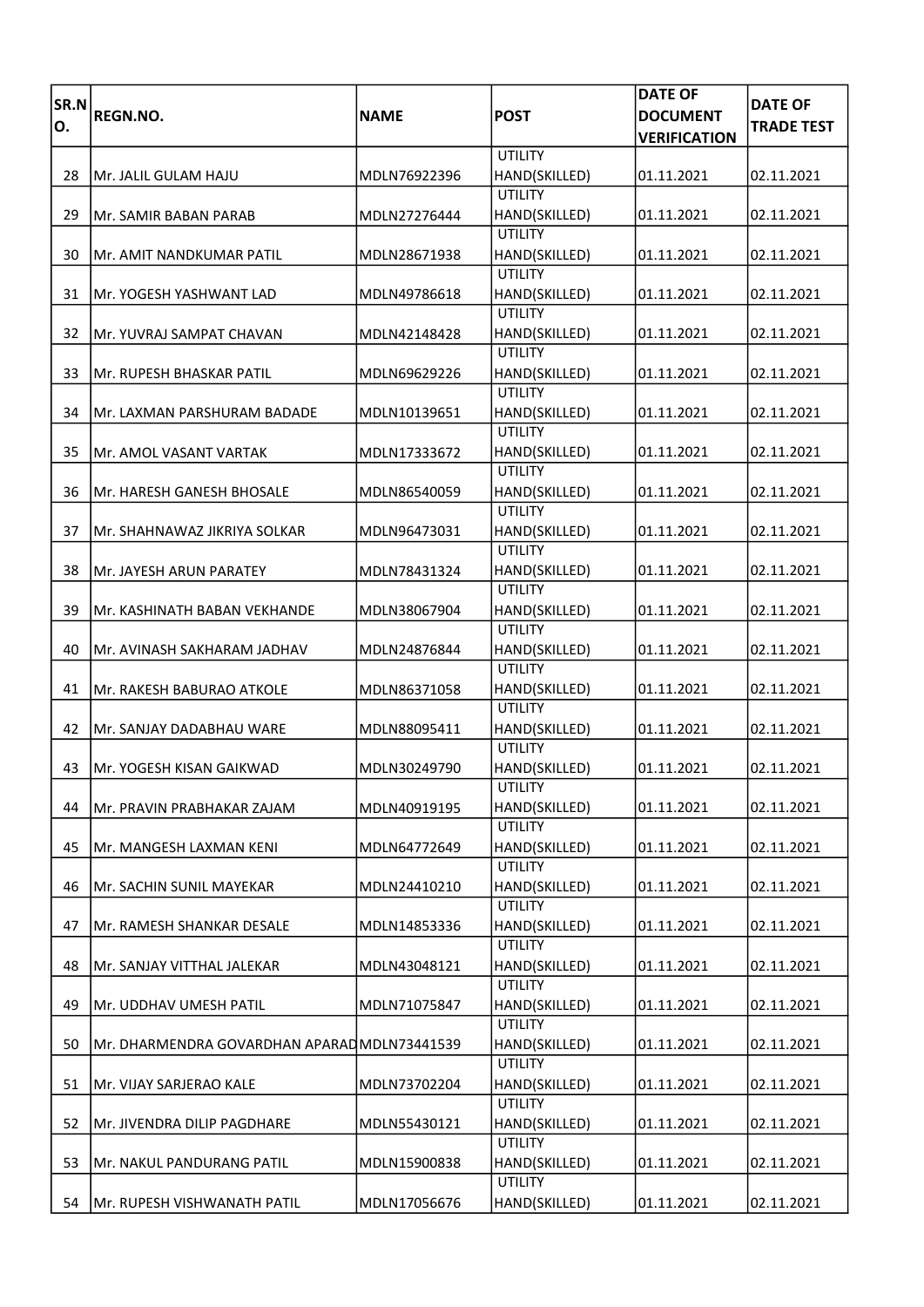| SR.N<br>O. | <b>REGN.NO.</b>                 | <b>NAME</b>  | <b>POST</b>                                       | <b>DATE OF</b><br><b>DOCUMENT</b><br><b>VERIFICATION</b> | <b>DATE OF</b><br><b>TRADE TEST</b> |
|------------|---------------------------------|--------------|---------------------------------------------------|----------------------------------------------------------|-------------------------------------|
|            |                                 |              | <b>UTILITY</b>                                    |                                                          |                                     |
| 55         | Mr. SANDEEP YESHWANT NAGVEKAR   | MDLN41678402 | HAND(SKILLED)                                     | 01.11.2021                                               | 02.11.2021                          |
| 56         | Mr. AMOL KISAN BHALERAO         | MDLN97073773 | <b>UTILITY</b><br>HAND(SKILLED)                   | 01.11.2021                                               | 02.11.2021                          |
| 57         | Mr. NIRANJAN VASUDEO BHOIR      | MDLN47560504 | <b>UTILITY</b><br>HAND(SKILLED)                   | 02.11.2021                                               | 03.11.2021                          |
| 58         | Mr. YUVRAJ SARJERAO RAKSHE      | MDLN88330878 | <b>UTILITY</b><br>HAND(SKILLED)                   | 02.11.2021                                               | 03.11.2021                          |
| 59         | Mr. AVINASH SURESH AKULA        | MDLN45367101 | <b>UTILITY</b><br>HAND(SKILLED)                   | 02.11.2021                                               | 03.11.2021                          |
| 60         | Mr. NARENDRA PURUSHOTTAM THAKRE | MDLN78597042 | <b>UTILITY</b><br>HAND(SKILLED)                   | 02.11.2021                                               | 03.11.2021                          |
| 61         | Mr. YATESH SHARAD JADHAV        | MDLN82403836 | <b>UTILITY</b><br>HAND(SKILLED)                   | 02.11.2021                                               | 03.11.2021                          |
| 62         | Mr. SAGAR MAHADEV JUMARE        | MDLN71440732 | <b>UTILITY</b><br>HAND(SKILLED)                   | 02.11.2021                                               | 03.11.2021                          |
| 63         | lMr. RAKESH RAJARAM PAWAR       | MDLN24527442 | <b>UTILITY</b><br>HAND(SKILLED)                   | 02.11.2021                                               | 03.11.2021                          |
| 64         | Mr. SAMEER DATTATREY PATIL      | MDLN33972830 | <b>UTILITY</b><br>HAND(SKILLED)                   | 02.11.2021                                               | 03.11.2021                          |
| 65         | Mr. SACHIN SOMNATH NAGARE       | MDLN90597272 | <b>UTILITY</b><br>HAND(SKILLED)                   | 02.11.2021                                               | 03.11.2021                          |
| 66         | Mr. RAHUL MADAN DEVGADE         | MDLN32547062 | <b>UTILITY</b><br>HAND(SKILLED)<br><b>UTILITY</b> | 02.11.2021                                               | 03.11.2021                          |
| 67         | Mr. DEEPAK VASANT MHASKAR       | MDLN66253278 | HAND(SKILLED)<br><b>UTILITY</b>                   | 02.11.2021                                               | 03.11.2021                          |
| 68         | Mr. SIDDHESH VIJAY RAUT         | MDLN14098774 | HAND(SKILLED)<br><b>UTILITY</b>                   | 02.11.2021                                               | 03.11.2021                          |
| 69         | Mr. MUSA MIRYA GAVIT            | MDLN23090067 | HAND(SKILLED)<br><b>UTILITY</b>                   | 02.11.2021                                               | 03.11.2021                          |
| 70         | IMr. SACHIN CHANDRAKANT GAIKWAD | MDLN75386629 | HAND(SKILLED)<br><b>UTILITY</b>                   | 02.11.2021                                               | 03.11.2021                          |
| 71         | Mr. YADAV NAMDEO POTKULE        | MDLN39926152 | HAND(SKILLED)<br><b>UTILITY</b>                   | 02.11.2021                                               | 03.11.2021                          |
| 72         | Mr. RAJENDRA RAGHO KADU         | MDLN21105739 | HAND(SKILLED)<br><b>UTILITY</b>                   | 02.11.2021                                               | 03.11.2021                          |
| 73         | <b>Mr. VIKAS ARUN THOMBARE</b>  | MDLN96511565 | HAND(SKILLED)<br><b>UTILITY</b>                   | 02.11.2021                                               | 03.11.2021                          |
| 74         | Mr. RAHUL VISHWANATH GIRDE      | MDLN31709897 | HAND(SKILLED)<br><b>UTILITY</b>                   | 02.11.2021                                               | 03.11.2021                          |
| 75         | lMr. RAJENDRA MANOHAR PATIL     | MDLN96261326 | HAND(SKILLED)<br><b>UTILITY</b>                   | 02.11.2021                                               | 03.11.2021                          |
| 76         | Mr. AJAY RAGHUNATH PATIL        | MDLN87394312 | HAND(SKILLED)<br><b>UTILITY</b>                   | 02.11.2021                                               | 03.11.2021                          |
| 77         | Mr. PRAVIN VITTHAL NANGARE      | MDLN20200548 | HAND(SKILLED)<br><b>UTILITY</b>                   | 02.11.2021                                               | 03.11.2021                          |
| 78         | Mr. SHARAD KASHINATH GAVARI     | MDLN52474123 | HAND(SKILLED)<br><b>UTILITY</b>                   | 02.11.2021                                               | 03.11.2021                          |
| 79         | Mr. RAJESH LAXMAN MORE          | MDLN81697925 | HAND(SKILLED)<br><b>UTILITY</b>                   | 02.11.2021                                               | 03.11.2021                          |
| 80         | Mr. SUSHIL PRAVIN THAKUR        | MDLN65266023 | HAND(SKILLED)<br><b>UTILITY</b>                   | 02.11.2021                                               | 03.11.2021                          |
| 81         | Mr. SANDIP ASHOK GHARAT         | MDLN10653299 | HAND(SKILLED)                                     | 02.11.2021                                               | 03.11.2021                          |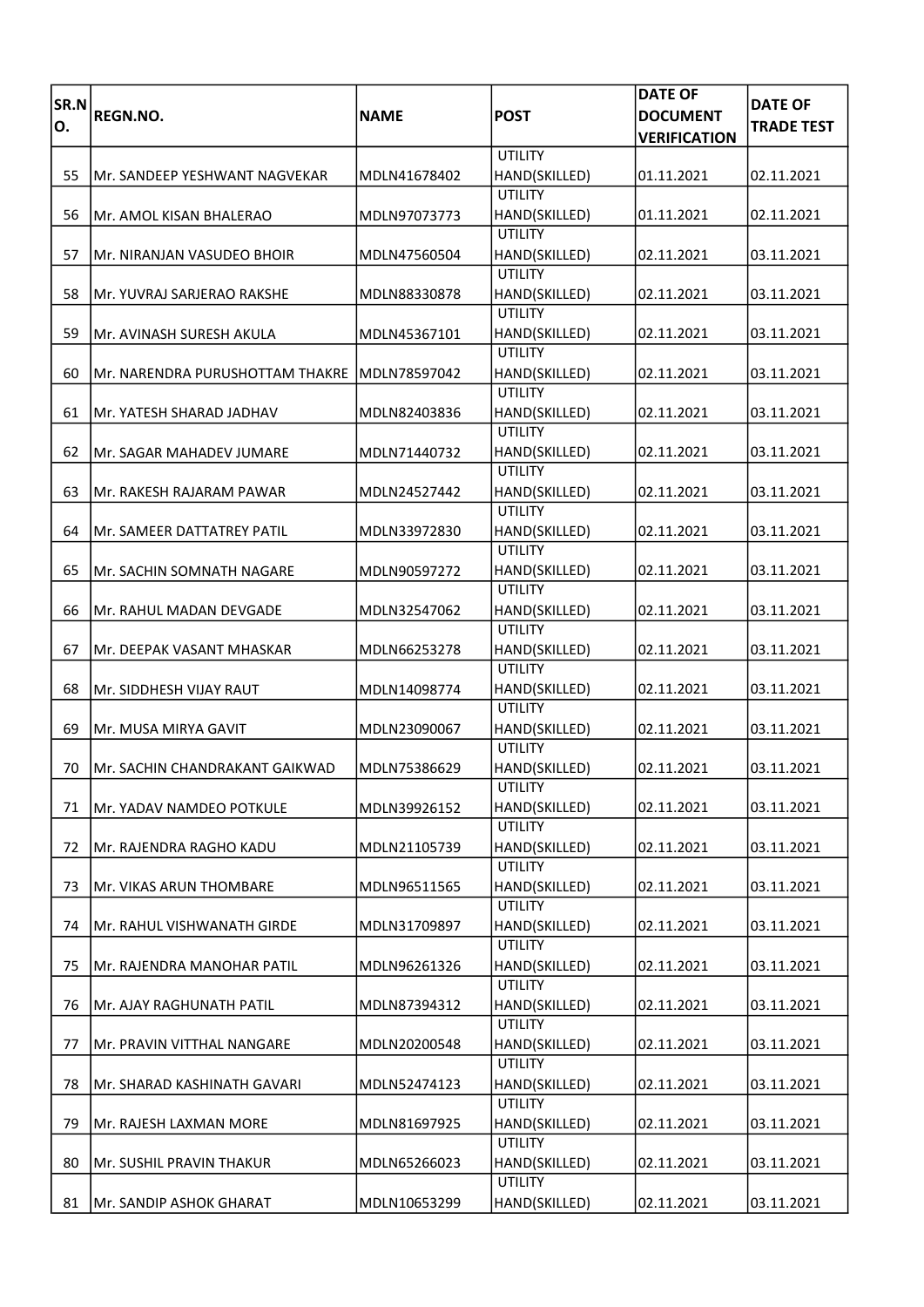| SR.N<br>O. | <b>REGN.NO.</b>                 | <b>NAME</b>  | <b>POST</b>                     | <b>DATE OF</b><br><b>DOCUMENT</b><br><b>VERIFICATION</b> | <b>DATE OF</b><br><b>TRADE TEST</b> |
|------------|---------------------------------|--------------|---------------------------------|----------------------------------------------------------|-------------------------------------|
|            |                                 |              | <b>UTILITY</b>                  |                                                          |                                     |
| 82         | Mr. SATISH RAMESH KASARE        | MDLN19491948 | HAND(SKILLED)                   | 02.11.2021                                               | 03.11.2021                          |
| 83         | Mr. MANDAR MADHUKAR PAWAR       | MDLN37225390 | <b>UTILITY</b><br>HAND(SKILLED) | 02.11.2021                                               | 03.11.2021                          |
| 84         | lMr. PANKAJ TUKARAM MOKAL       | MDLN51430423 | <b>UTILITY</b><br>HAND(SKILLED) | 02.11.2021                                               | 03.11.2021                          |
| 85         | Mr. RAVIKANT SUDAM PABREKAR     | MDLN98052725 | <b>UTILITY</b><br>HAND(SKILLED) | 02.11.2021                                               | 03.11.2021                          |
| 86         | Mr. SHIVRAM PANDURANG AROLKAR   | MDLN32472666 | <b>UTILITY</b><br>HAND(SKILLED) | 02.11.2021                                               | 03.11.2021                          |
| 87         | Mr. SWAPNIL NILKANTH DHURI      | MDLN11358771 | <b>UTILITY</b><br>HAND(SKILLED) | 02.11.2021                                               | 03.11.2021                          |
| 88         | Mr. GANESH PANDHARINATH GOSAVI  | MDLN86685746 | <b>UTILITY</b><br>HAND(SKILLED) | 02.11.2021                                               | 03.11.2021                          |
| 89         | Mr. DILIP RAMDAS FARAD          | MDLN49057609 | <b>UTILITY</b><br>HAND(SKILLED) | 01.11.2021                                               | 02.11.2021                          |
| 90         | lMr. ASHOK RAMESH NAGPURE       | MDLN94942463 | <b>CHIPPER GRINDER</b>          | 01.11.2021                                               | 02.11.2021                          |
| 91         | Mr. SANDEEP DINKAR CHAVAN       | MDLN40399170 | <b>CHIPPER GRINDER</b>          | 01.11.2021                                               | 02.11.2021                          |
| 92         | Mr. DEVENDRA LILADHAR FIRKE     | MDLN25335389 | <b>CHIPPER GRINDER</b>          | 01.11.2021                                               | 02.11.2021                          |
| 93         | Mr. SACHIN DHONDIRAM BHARASKALE | MDLN77065839 | <b>CHIPPER GRINDER</b>          | 01.11.2021                                               | 02.11.2021                          |
| 94         | Mr. JAYESH BAPU MAHADIK         | MDLN10734397 | <b>CHIPPER GRINDER</b>          | 01.11.2021                                               | 02.11.2021                          |
| 95         | Mr. ANIL HARISHCHANDRA PAWAR    | MDLN22062408 | <b>CHIPPER GRINDER</b>          | 01.11.2021                                               | 02.11.2021                          |
| 96         | Mr. BALIRAM TULARAM CHAVAN      | MDLN70960016 | <b>CHIPPER GRINDER</b>          | 01.11.2021                                               | 02.11.2021                          |
| 97         | JMr. NILESH PADMAKAR NICHITE    | MDLN22726621 | <b>CHIPPER GRINDER</b>          | 01.11.2021                                               | 02.11.2021                          |
| 98         | Mr. UDAYKUMAR NIRMAL HARIJAN    | MDLN12014963 | <b>CHIPPER GRINDER</b>          | 01.11.2021                                               | 02.11.2021                          |
| 99         | Mr. REHAN ABDULSHAKOOR SAWKAR   | MDLN58067644 | <b>CHIPPER GRINDER</b>          | 01.11.2021                                               | 02.11.2021                          |
| 100        | Mr. VISHAL ASHOK PAWAR          | MDLN69128754 | <b>CHIPPER GRINDER</b>          | 01.11.2021                                               | 02.11.2021                          |
|            | 101   Mr. VIJAY KRUSHNA PATIL   | MDLN86253912 | <b>CHIPPER GRINDER</b>          | 01.11.2021                                               | 02.11.2021                          |
| 102        | Mr. VINOD VISHWANATH ADAGALE    | MDLN65826541 | <b>CHIPPER GRINDER</b>          | 01.11.2021                                               | 02.11.2021                          |
| 103        | Mr. MANOJ MADHUKAR AHIRE        | MDLN75789681 | <b>CHIPPER GRINDER</b>          | 01.11.2021                                               | 02.11.2021                          |
| 104        | IMs. ASHISH JANARDAN VASU       | MDLN87909645 | <b>CHIPPER GRINDER</b>          | 01.11.2021                                               | 02.11.2021                          |
| 105        | Mr. VISHWANATH SAHADU EAINDAIT  | MDLN11909778 | <b>CHIPPER GRINDER</b>          | 01.11.2021                                               | 02.11.2021                          |
| 106        | Mr. GANESH DNYANDEV MANE        | MDLN88304939 | <b>CHIPPER GRINDER</b>          | 01.11.2021                                               | 02.11.2021                          |
| 107        | Mr. AMOL PANDURANG KOLANKAR     | MDLN53028347 | <b>CHIPPER GRINDER</b>          | 01.11.2021                                               | 02.11.2021                          |
|            | 108   Mr. NITIN DHANAJI MHATRE  | MDLN48985135 | <b>CHIPPER GRINDER</b>          | 01.11.2021                                               | 02.11.2021                          |